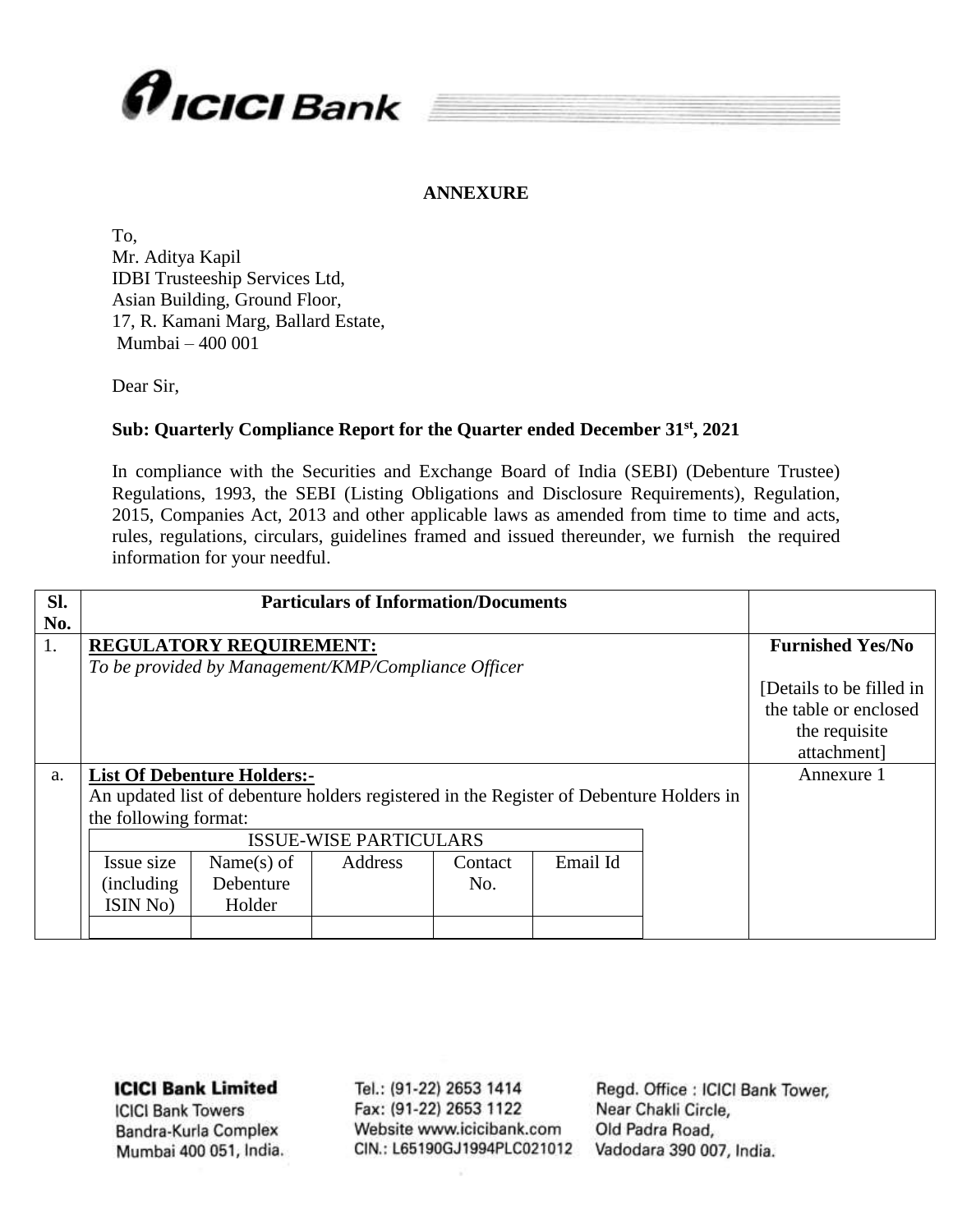

| $b$ . |                                                                         |                                                                                      |                                         |             | <b>Any Modification In Existing Outstanding ISINs:</b> |                          |                                |            |                                                                                                                                                                 |     |  | <b>NA</b>  |
|-------|-------------------------------------------------------------------------|--------------------------------------------------------------------------------------|-----------------------------------------|-------------|--------------------------------------------------------|--------------------------|--------------------------------|------------|-----------------------------------------------------------------------------------------------------------------------------------------------------------------|-----|--|------------|
|       |                                                                         |                                                                                      |                                         |             | <b>ISSUE DETAILS</b>                                   |                          |                                |            |                                                                                                                                                                 |     |  |            |
|       |                                                                         | Existing                                                                             | <b>Revised ISIN</b>                     |             | Date of                                                |                          | Date of                        |            | Furnish                                                                                                                                                         |     |  |            |
|       | ISIN No.                                                                |                                                                                      | No.                                     |             | change in                                              |                          | DP letter                      |            | copy of                                                                                                                                                         |     |  |            |
|       |                                                                         |                                                                                      |                                         |             | ISIN No.                                               |                          | for change                     |            | letter from                                                                                                                                                     |     |  |            |
|       |                                                                         |                                                                                      |                                         |             |                                                        |                          | in ISIN                        |            | <b>DP</b>                                                                                                                                                       |     |  |            |
|       |                                                                         |                                                                                      |                                         |             |                                                        |                          |                                |            |                                                                                                                                                                 |     |  |            |
| c.    |                                                                         |                                                                                      | <b>Investor Grievances Details:-</b>    |             |                                                        |                          |                                |            |                                                                                                                                                                 |     |  | Annexure 2 |
|       |                                                                         | Details of complaints/grievances in the following format. In case no complaints have |                                         |             |                                                        |                          |                                |            |                                                                                                                                                                 |     |  |            |
|       | been received, a confirmation thereof.<br><b>ISSUE-WISE PARTICULARS</b> |                                                                                      |                                         |             |                                                        |                          |                                |            |                                                                                                                                                                 |     |  |            |
|       | Nos. of<br>Nos. of<br>Reason (if<br>Nos. of<br>Resolv<br><b>Issu</b>    |                                                                                      |                                         |             |                                                        |                          |                                |            |                                                                                                                                                                 |     |  |            |
|       | e                                                                       |                                                                                      |                                         |             | Complaints/                                            | ed/                      | Complaint                      |            | pending                                                                                                                                                         |     |  |            |
|       | Complaints/<br>Grievances<br>size<br>pending for                        |                                                                                      |                                         |             | Grievances                                             | Unresol                  | S/                             |            | beyond                                                                                                                                                          |     |  |            |
|       |                                                                         |                                                                                      |                                         |             | Received                                               | ved                      | Grievances                     |            | 30days of                                                                                                                                                       |     |  |            |
|       | the previous<br>quarter                                                 |                                                                                      |                                         |             | during                                                 |                          | pending                        |            | receipt of                                                                                                                                                      |     |  |            |
|       |                                                                         |                                                                                      |                                         | current     |                                                        | for the                  |                                | grievance) |                                                                                                                                                                 |     |  |            |
|       |                                                                         |                                                                                      |                                         |             | quarter                                                |                          | current                        |            |                                                                                                                                                                 |     |  |            |
|       |                                                                         |                                                                                      |                                         |             |                                                        |                          | quarter                        |            |                                                                                                                                                                 |     |  |            |
|       |                                                                         |                                                                                      |                                         |             |                                                        |                          |                                |            |                                                                                                                                                                 |     |  |            |
| c.    |                                                                         |                                                                                      | <b>Payment Of Interest / Principal:</b> |             |                                                        |                          |                                |            |                                                                                                                                                                 |     |  | Annexure 3 |
|       |                                                                         |                                                                                      |                                         |             |                                                        |                          |                                |            |                                                                                                                                                                 |     |  |            |
|       |                                                                         |                                                                                      |                                         |             |                                                        |                          |                                |            | A Certificate cum Confirmation duly signed by a key managerial personnel viz.,<br>Managing Director/Whole Time Director/CEO/CS/CFO of the Company to the effect |     |  |            |
|       | that:-                                                                  |                                                                                      |                                         |             |                                                        |                          |                                |            |                                                                                                                                                                 |     |  |            |
|       |                                                                         |                                                                                      |                                         |             |                                                        |                          |                                |            |                                                                                                                                                                 |     |  |            |
|       |                                                                         |                                                                                      |                                         |             |                                                        |                          | INTEREST/PRINCIPAL (ISIN WISE) |            |                                                                                                                                                                 |     |  |            |
|       | <b>Issu</b>                                                             | <b>ISIN</b>                                                                          |                                         | Due date of | Paid/un                                                |                          | Next due date for              |            | Reasons                                                                                                                                                         | for |  |            |
|       | e                                                                       | N <sub>o</sub>                                                                       | redemption                              |             | paid                                                   |                          | the payment of                 |            | delay                                                                                                                                                           |     |  |            |
|       | size                                                                    |                                                                                      | and/or                                  |             | <i>(actual)</i>                                        | Interest                 |                                |            | (if any)                                                                                                                                                        |     |  |            |
|       |                                                                         |                                                                                      | interest                                |             |                                                        | <i>date of</i> principal |                                |            |                                                                                                                                                                 |     |  |            |
|       |                                                                         |                                                                                      | <i>(falling</i>                         |             | <i>in</i>   paymen                                     |                          |                                |            |                                                                                                                                                                 |     |  |            |
|       | the quarter)<br>t,                                                      |                                                                                      |                                         |             |                                                        | if                       |                                |            |                                                                                                                                                                 |     |  |            |
|       |                                                                         |                                                                                      |                                         |             | paid,                                                  |                          |                                |            |                                                                                                                                                                 |     |  |            |
|       |                                                                         |                                                                                      |                                         |             | reasons                                                |                          |                                |            |                                                                                                                                                                 |     |  |            |
|       |                                                                         |                                                                                      |                                         |             | if not                                                 |                          |                                |            |                                                                                                                                                                 |     |  |            |
|       |                                                                         |                                                                                      |                                         |             | paid)                                                  |                          |                                |            |                                                                                                                                                                 |     |  |            |
|       |                                                                         |                                                                                      |                                         |             |                                                        |                          |                                |            |                                                                                                                                                                 |     |  |            |

**ICICI Bank Towers** Bandra-Kurla Complex Mumbai 400 051, India. Tel.: (91-22) 2653 1414 Fax: (91-22) 2653 1122 Website www.icicibank.com CIN.: L65190GJ1994PLC021012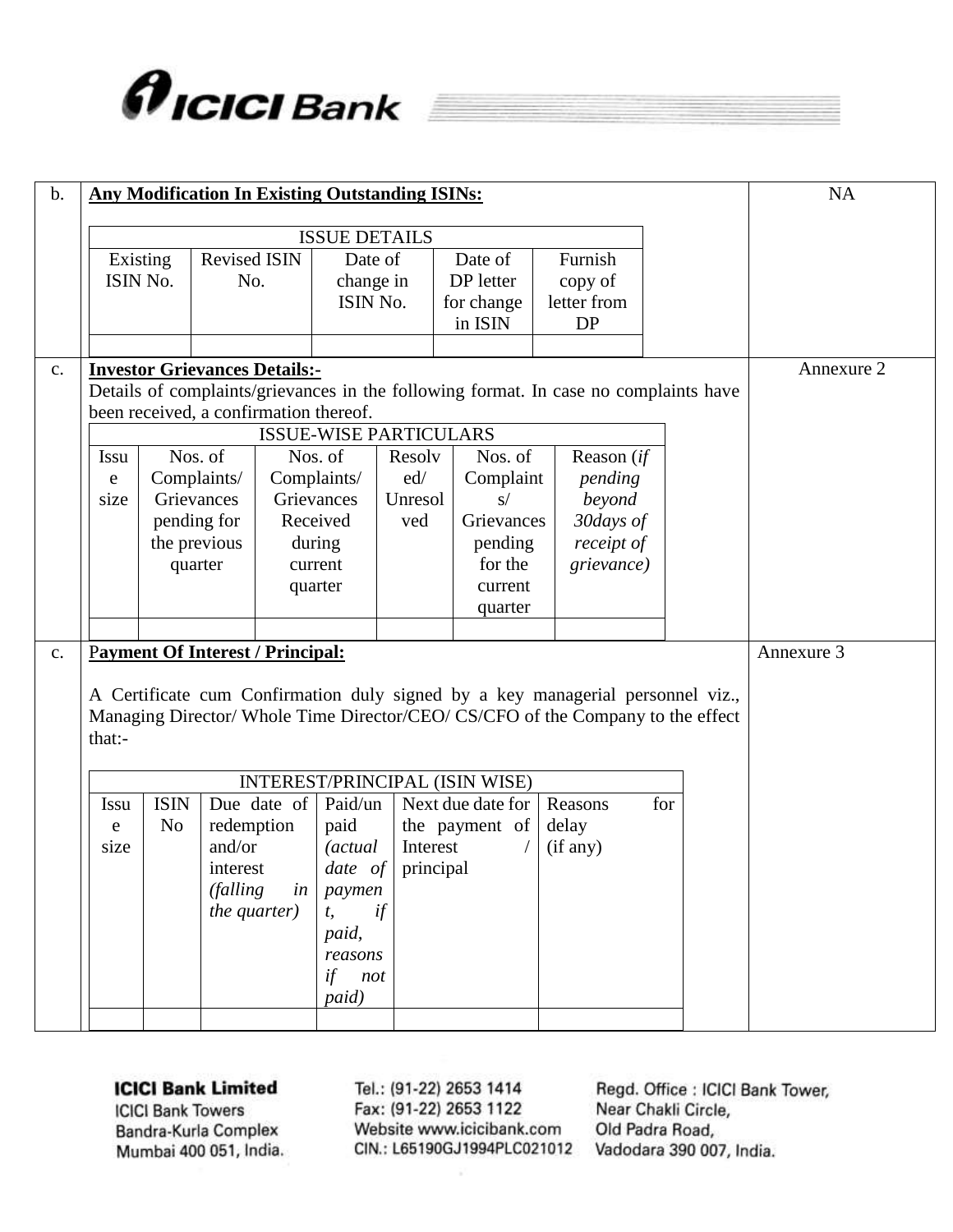

| d. | <b>Credit Rating:-</b>                                                                       |                                                                                              |        | Details of revisions in the credit rating (if any);                                         |                                                |                       |                                                                                                             |                |                                 | NA         |  |  |
|----|----------------------------------------------------------------------------------------------|----------------------------------------------------------------------------------------------|--------|---------------------------------------------------------------------------------------------|------------------------------------------------|-----------------------|-------------------------------------------------------------------------------------------------------------|----------------|---------------------------------|------------|--|--|
|    | Agency                                                                                       | Name(s) of Rating                                                                            | Rating | Immediate Previous Credit                                                                   | Revised Credit Rating & date<br>of revision    |                       |                                                                                                             |                |                                 |            |  |  |
| e. |                                                                                              | <b>DRR And REF Details:-</b>                                                                 |        |                                                                                             |                                                |                       |                                                                                                             |                |                                 |            |  |  |
|    | Issue<br>size                                                                                | Maintenance of<br>Debenture<br>Redemption<br>Reserve                                         |        | <b>DRR</b><br>required<br>to<br>Created<br>be<br>[In Crs.]                                  | <b>DRR</b><br>Created<br>upto<br>March<br>2021 |                       | for<br>Funds<br>invested<br>debentures<br>maturing<br>31 <sup>st</sup><br>during the year<br>$Rs.$ (In Cr.) |                |                                 |            |  |  |
|    | Please<br>mentio<br>n issue                                                                  | $\sim$                                                                                       |        | $\overline{a}$                                                                              |                                                |                       |                                                                                                             |                |                                 |            |  |  |
|    | size<br>along                                                                                | Creation of Recovery Expense Fund (REF) in terms of SEBI<br><b>Circular dated 22.10.2020</b> |        |                                                                                             |                                                |                       |                                                                                                             |                |                                 |            |  |  |
|    | with<br><b>ISIN</b><br>no. for<br>DRR &                                                      | Maintenance of<br><b>REF</b><br>REF.<br>required to be<br>created [in Rs.]                   |        | REF created upto<br>31 <sup>st</sup> March 2021                                             |                                                | <b>REF</b>            | Any addition<br>maintained<br>in the<br>REF during the<br>In the form of<br>last quarter                    |                |                                 |            |  |  |
|    | <b>REF</b>                                                                                   | 25,00,000                                                                                    |        | 25,00.000                                                                                   |                                                | Deposited<br>with NSE |                                                                                                             | N <sub>o</sub> |                                 |            |  |  |
|    |                                                                                              |                                                                                              |        |                                                                                             |                                                |                       |                                                                                                             |                |                                 |            |  |  |
| 2. | Copies of the following information/documents (to be attached) (all fields<br>$mandatory$ :- |                                                                                              |        |                                                                                             |                                                |                       |                                                                                                             |                | <b>Whether copy</b><br>enclosed |            |  |  |
| a. | 12.11.2020.                                                                                  |                                                                                              |        | Asset cover Certificate <sup>1</sup> in the format of Annexure A of the SEBI Circular dated |                                                |                       |                                                                                                             |                |                                 | Annexure 4 |  |  |

 $1$  To be submitted within 30 days from the end of each quarter. To be submitted in the format as provided under Annexure A of the SEBI Circular, bearing reference number SEBI/HO/MIRSD/CRADT/CIR/P/2020/230 dated 12.11.2020.

## **ICICI Bank Limited**

**ICICI Bank Towers** Bandra-Kurla Complex Mumbai 400 051, India.

Tel.: (91-22) 2653 1414 Fax: (91-22) 2653 1122 Website www.icicibank.com CIN.: L65190GJ1994PLC021012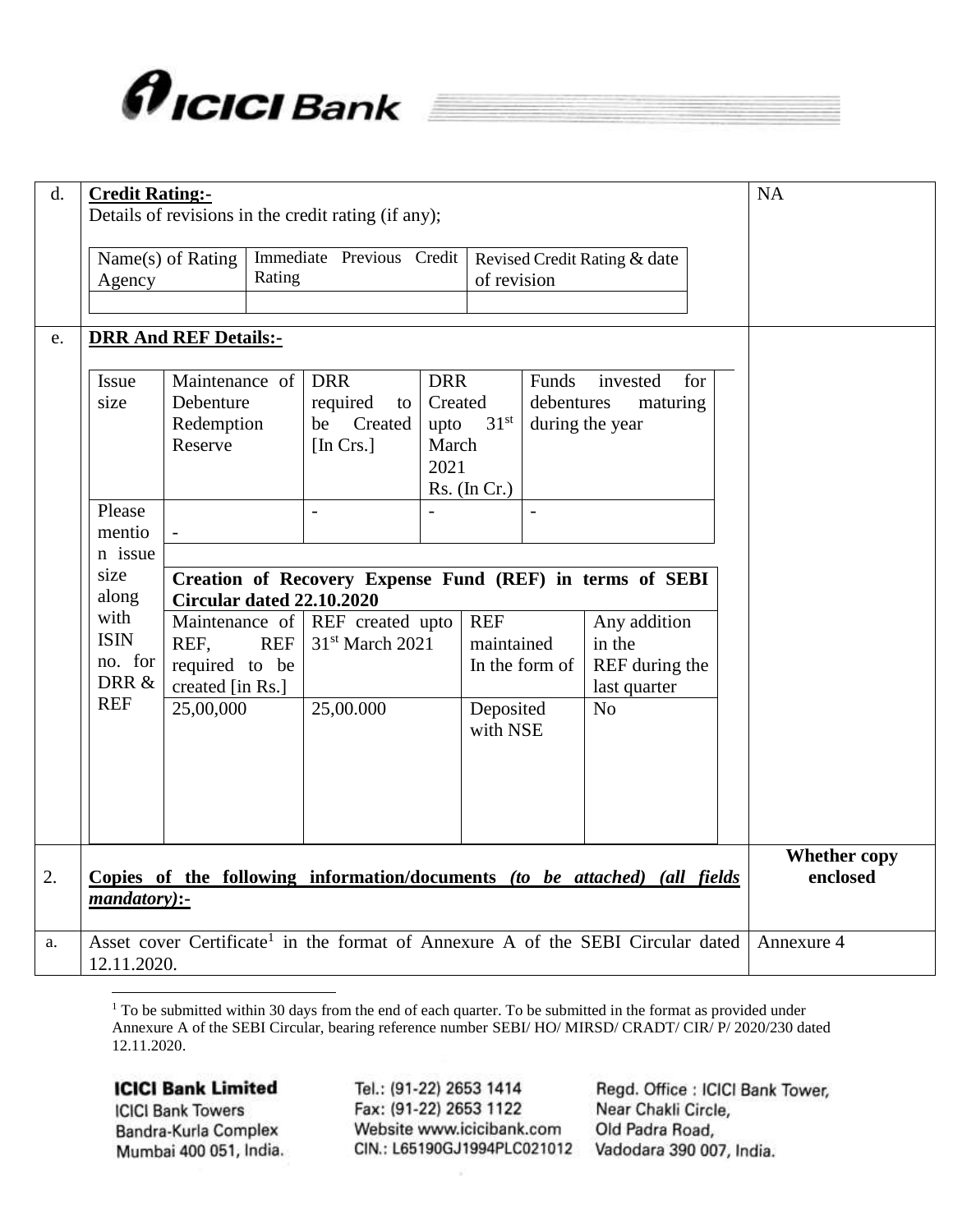

|                | For Secured NCDs, cases which are secured by way of book debts / receivables, the<br>company shall mandatorily provide asset cover certificate including covenant<br>compliance confirmation on half yearly basis from the Statutory Auditor of the<br>Company. Covenant would include financial and non-financial covenants. This is a<br>requirement as per Regulation $15(1)(t)$ of the SEBI (DT) Regulation as amended on<br>08.10.2021.<br>In case of Unsecured NCD / bond issues, please furnish the certificate of Statutory<br>Auditor (in the format as provided in Annexure A (Table-II) and Part C of SEBI Circular<br>dated 12.11.2020), on half-yearly basis for maintenance of asset cover including<br>compliance with all the covenants, in respect of listed non-convertible debt securities<br>from the Issuers. |                                                                                                                                                                                                                                                   |
|----------------|------------------------------------------------------------------------------------------------------------------------------------------------------------------------------------------------------------------------------------------------------------------------------------------------------------------------------------------------------------------------------------------------------------------------------------------------------------------------------------------------------------------------------------------------------------------------------------------------------------------------------------------------------------------------------------------------------------------------------------------------------------------------------------------------------------------------------------|---------------------------------------------------------------------------------------------------------------------------------------------------------------------------------------------------------------------------------------------------|
| $b$ .          | A statement of value of pledged securities <sup>2</sup> , if any / applicable                                                                                                                                                                                                                                                                                                                                                                                                                                                                                                                                                                                                                                                                                                                                                      | applicable, please<br>If<br>furnish<br>the<br><b>CA</b><br>Certificate<br>for<br>total<br>of<br>value<br>pledged<br>shares,<br>as required<br>under the DTD / Share<br>Pledge Agreement<br>IM, along with the<br>Demat Statement and<br>PMR. - NA |
| $\mathbf{c}$ . | A statement of value of Debt Service Reserve Account or any other form of security <sup>3</sup> if<br>any / applicable                                                                                                                                                                                                                                                                                                                                                                                                                                                                                                                                                                                                                                                                                                             | If applicable, please<br>furnish the total DSRA<br>Value along with the<br>$BG / FD$ copy / Bank<br>statement etc.-NA                                                                                                                             |
| d.             | Net worth certificate of personal guarantors [if any] <sup>4</sup> (Applicable on half yearly basis)                                                                                                                                                                                                                                                                                                                                                                                                                                                                                                                                                                                                                                                                                                                               | If applicable, please<br>furnish CA certificate<br>certifying Net worth of                                                                                                                                                                        |

 $2$  To be submitted within 30 days from the end of each quarter as per the SEBI Circular, bearing reference number SEBI/ HO/ MIRSD/ CRADT/ CIR/ P/ 2020/230 dated 12.11.2020.

 $\overline{a}$ 

**ICICI Bank Towers** Bandra-Kurla Complex Mumbai 400 051, India.

Tel.: (91-22) 2653 1414 Fax: (91-22) 2653 1122 Website www.icicibank.com CIN.: L65190GJ1994PLC021012

 $3$  To be submitted within 30 days from the end of each quarter as per the SEBI Circular, bearing reference number SEBI/ HO/ MIRSD/ CRADT/ CIR/ P/ 2020/230 dated 12.11.2020.

<sup>&</sup>lt;sup>4</sup> To be submitted within 30 days from end of the second and fourth quarter as per the SEBI Circular, bearing reference number SEBI/ HO/ MIRSD/ CRADT/ CIR/ P/ 2020/230 dated 12.11.2020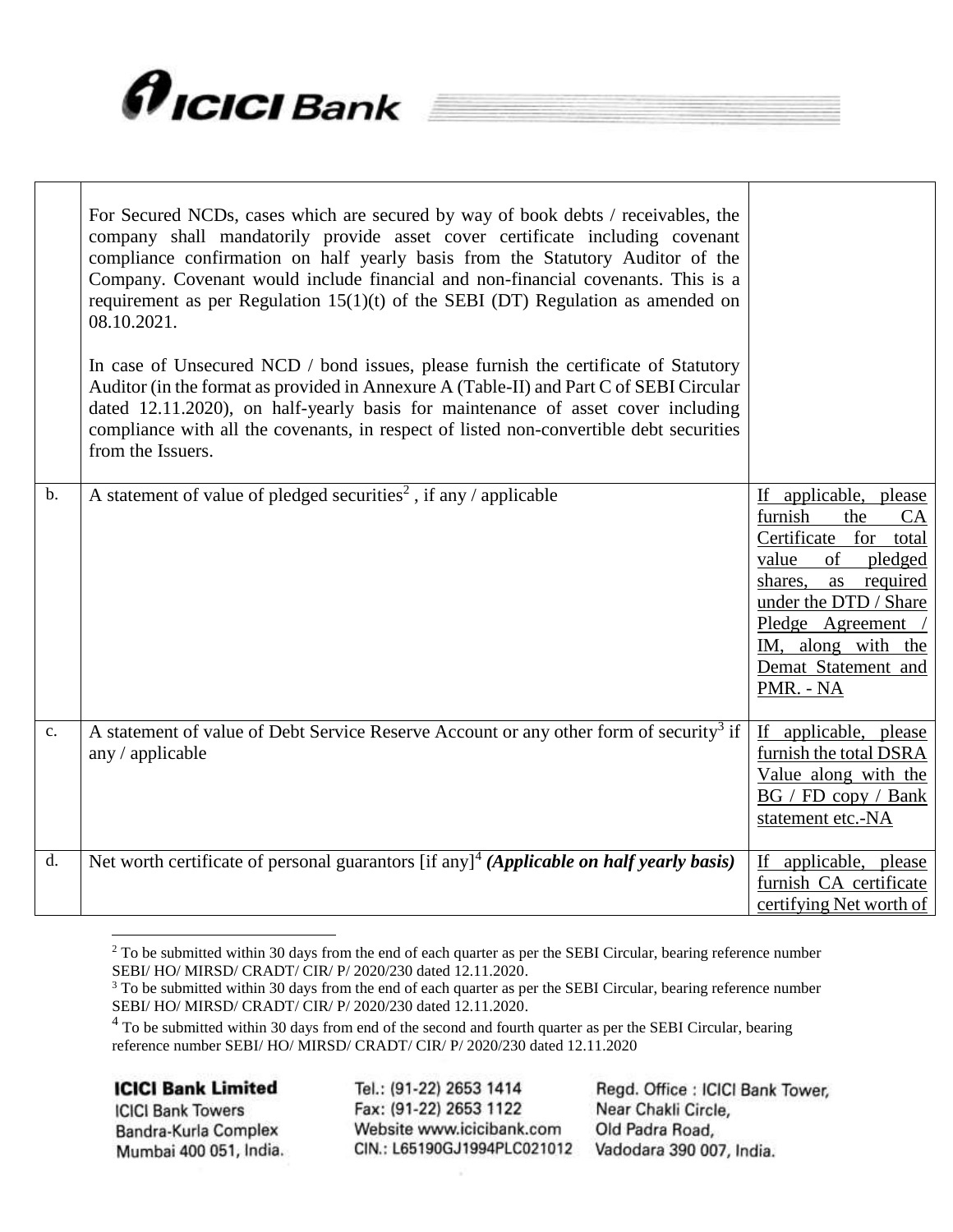

|                           |                                                                                                                                                                                                                                                                                                                   | Personal<br>Guarantor.-<br><b>NA</b> |
|---------------------------|-------------------------------------------------------------------------------------------------------------------------------------------------------------------------------------------------------------------------------------------------------------------------------------------------------------------|--------------------------------------|
| e.                        | Financials/Value of guarantor prepared on the basis of audited financial statements, etc.<br>of the guarantor (secured by way of corporate guarantee) (Applicable Annually)                                                                                                                                       | NA                                   |
| f.                        | a one-time certificate from the statutory auditor of the Company with respect to the<br>use of the proceeds raised through the issue of Debentures as and when such proceeds<br>have been completely deployed toward the proposed end-uses<br>In case of deviation/variation, please provide as per 'Appendix A'. | Annexure 5                           |
| g.                        | Certified True Copy of quarterly and year-to-date standalone financial results<br>containing line items as required under Regulation 52 (4) of SEBI LODR Regulations.                                                                                                                                             | Annexure 6                           |
| h.                        | Copy of the un-audited [with limited review report] or audited financial results<br>submitted to stock exchange <sup>5</sup>                                                                                                                                                                                      | Annexure 6                           |
| i.                        | Periodical reports from lead bank regarding progress of the Project, if applicable                                                                                                                                                                                                                                | NA                                   |
| $\overline{\mathbf{j}}$ . | Copy of the Insurance Policies duly endorsed in favour of the Debenture Trustee as<br>'Loss Payee'                                                                                                                                                                                                                | NA                                   |
| k.                        | Details of initiation of forensic audit (by whatever name called) in respect of the<br>Company and copies of the disclosures made by the Company to the Stock Exchange in<br>this regard                                                                                                                          | <b>NA</b>                            |
| 3.                        | <b>CONFIRMATIONS/CERTIFICATES FROM STATUTORY AUDITORS</b>                                                                                                                                                                                                                                                         | <b>Whether copy</b><br>enclosed      |
| a.                        | Certificate of confirmation from Statutory Auditor of the Company alongwith<br>quarterly/annual financial results on following issues (please also enclose certificate of<br>statutory auditor):-                                                                                                                 |                                      |
|                           | <b>Asset Cover</b><br>Debt Equity<br>Value<br><b>Issue</b><br>size<br>Security<br>of<br>with ISINs<br>Value/Cover<br>book debts /<br>Ratio<br>receivables<br>certified by<br>the statutory<br>auditor. <sup>6</sup>                                                                                               |                                      |

<sup>5</sup> Regulation 52(1) of SEBI LODR Regulations – To be submitted within forty five days from the end the second and fourth quarter and on the same day the information is submitted to stock exchanges.

<sup>6</sup> Where the debentures are secured by receivables/book debts

### **ICICI Bank Limited**

 $\overline{a}$ 

**ICICI Bank Towers** Bandra-Kurla Complex Mumbai 400 051, India.

Tel.: (91-22) 2653 1414 Fax: (91-22) 2653 1122 Website www.icicibank.com CIN.: L65190GJ1994PLC021012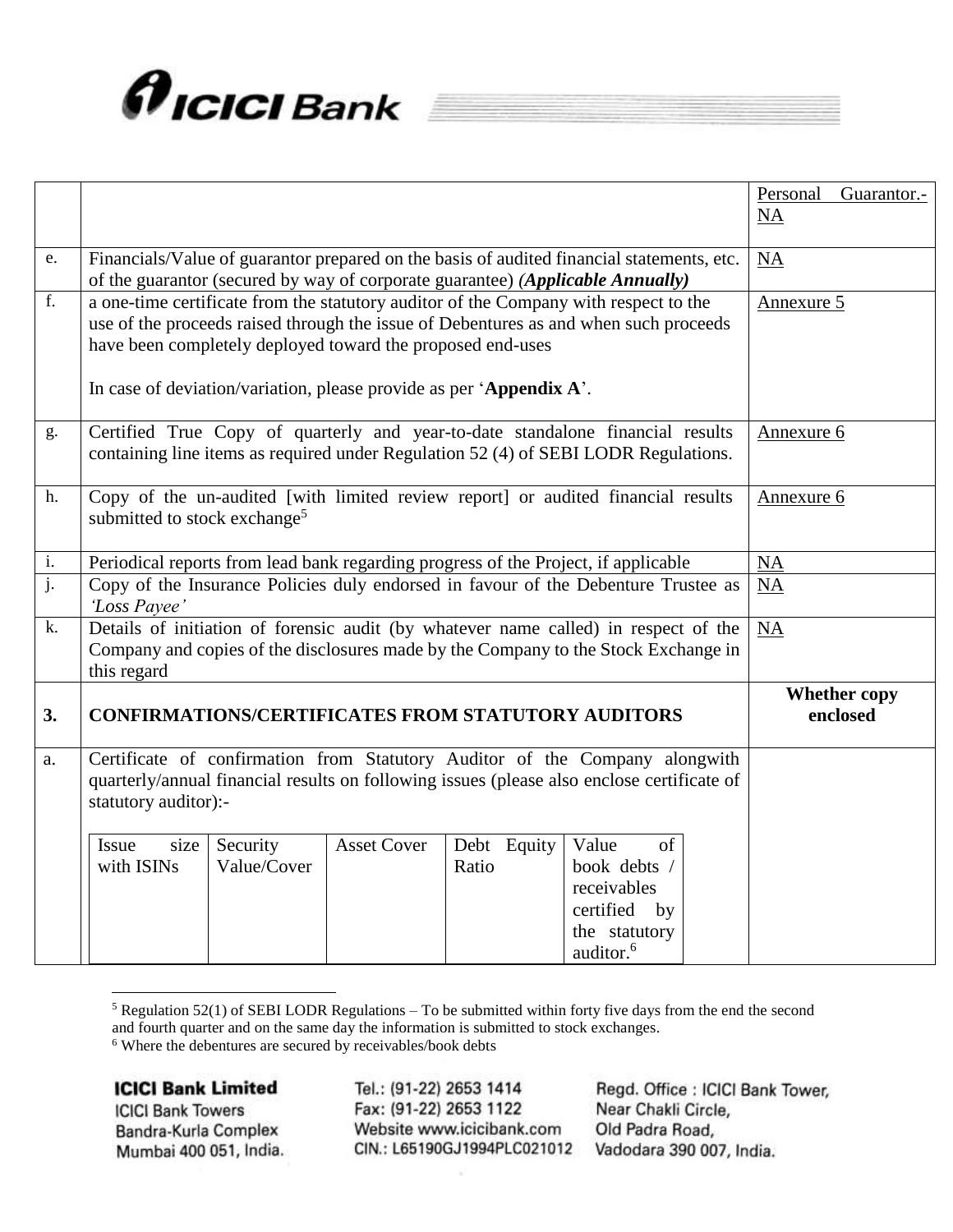

| $\overline{\phantom{a}}$                                                                                                                                                                          | $\overline{\phantom{0}}$ |                                                                                                                                                                                                                                                                                                                                   | 280.8%                                                                                                                                           |                   | 0.39                                          |           | <b>NA</b>                               |                            |                         |
|---------------------------------------------------------------------------------------------------------------------------------------------------------------------------------------------------|--------------------------|-----------------------------------------------------------------------------------------------------------------------------------------------------------------------------------------------------------------------------------------------------------------------------------------------------------------------------------|--------------------------------------------------------------------------------------------------------------------------------------------------|-------------------|-----------------------------------------------|-----------|-----------------------------------------|----------------------------|-------------------------|
| Purpose<br>utilization<br>Proceeds<br>(deviations,<br>any)                                                                                                                                        | $\sigma$<br>of<br>if     | <b>Status</b><br>the<br>mation<br>Memorandum<br>In<br>taken                                                                                                                                                                                                                                                                       | of<br>compliance with<br>the covenants of<br>Offer<br>Document/Infor<br>case<br>of<br>breaches, please<br>provide details of<br>breach and steps | Debt<br>to Banks] | Service<br>Coverage Ratio<br>[Not applicable] |           | Interest<br>Coverage Ratio<br>to Banks] | Service<br>[Not applicable |                         |
| As per IM                                                                                                                                                                                         |                          | Company.<br>Complied                                                                                                                                                                                                                                                                                                              | by<br>the                                                                                                                                        | NA                |                                               |           | <b>NA</b>                               |                            |                         |
| Net worth of the company                                                                                                                                                                          |                          |                                                                                                                                                                                                                                                                                                                                   | Net profit after tax                                                                                                                             |                   |                                               |           | Earnings per share                      |                            |                         |
| 151,044.26 Crore                                                                                                                                                                                  |                          |                                                                                                                                                                                                                                                                                                                                   | 6,193.81 Crore                                                                                                                                   | 8.93              |                                               |           |                                         |                            |                         |
| <b>MANAGEMENT CONFIRMATIONS:</b>                                                                                                                                                                  |                          |                                                                                                                                                                                                                                                                                                                                   |                                                                                                                                                  |                   |                                               |           |                                         |                            | <b>Furnished Yes/No</b> |
| <b>Management Confirmation for Security and insurance<sup>7</sup>:</b>                                                                                                                            |                          |                                                                                                                                                                                                                                                                                                                                   |                                                                                                                                                  |                   |                                               |           |                                         |                            |                         |
| i.<br>Security Documents executed by the Company remain valid (including but not<br>limited to the purpose of and as provided in Limitation Act 1963), subsisting and<br>binding upon the Company |                          |                                                                                                                                                                                                                                                                                                                                   |                                                                                                                                                  |                   |                                               |           |                                         | <b>NA</b>                  |                         |
| ii.<br>the debenture holders.                                                                                                                                                                     |                          | The assets of the Company and of the guarantors, if any, which are available by<br>way of security/cashflows/profits are sufficient to discharge the claims of the<br>debenture holders as and when they become due and that such assets are free<br>from any other encumbrances except those which are specifically agreed to by |                                                                                                                                                  |                   |                                               | <b>NA</b> |                                         |                            |                         |
| iii.<br>created                                                                                                                                                                                   |                          | Delay or Failure to create security (if any), with detailed reasons for delay or<br>default in security creation and the time lines within which the same shall be                                                                                                                                                                | <b>NA</b>                                                                                                                                        |                   |                                               |           |                                         |                            |                         |

 $7$  applicable for secured debentures

**ICICI Bank Limited** 

**ICICI Bank Towers** Bandra-Kurla Complex Mumbai 400 051, India.

Tel.: (91-22) 2653 1414 Fax: (91-22) 2653 1122 Website www.icicibank.com CIN.: L65190GJ1994PLC021012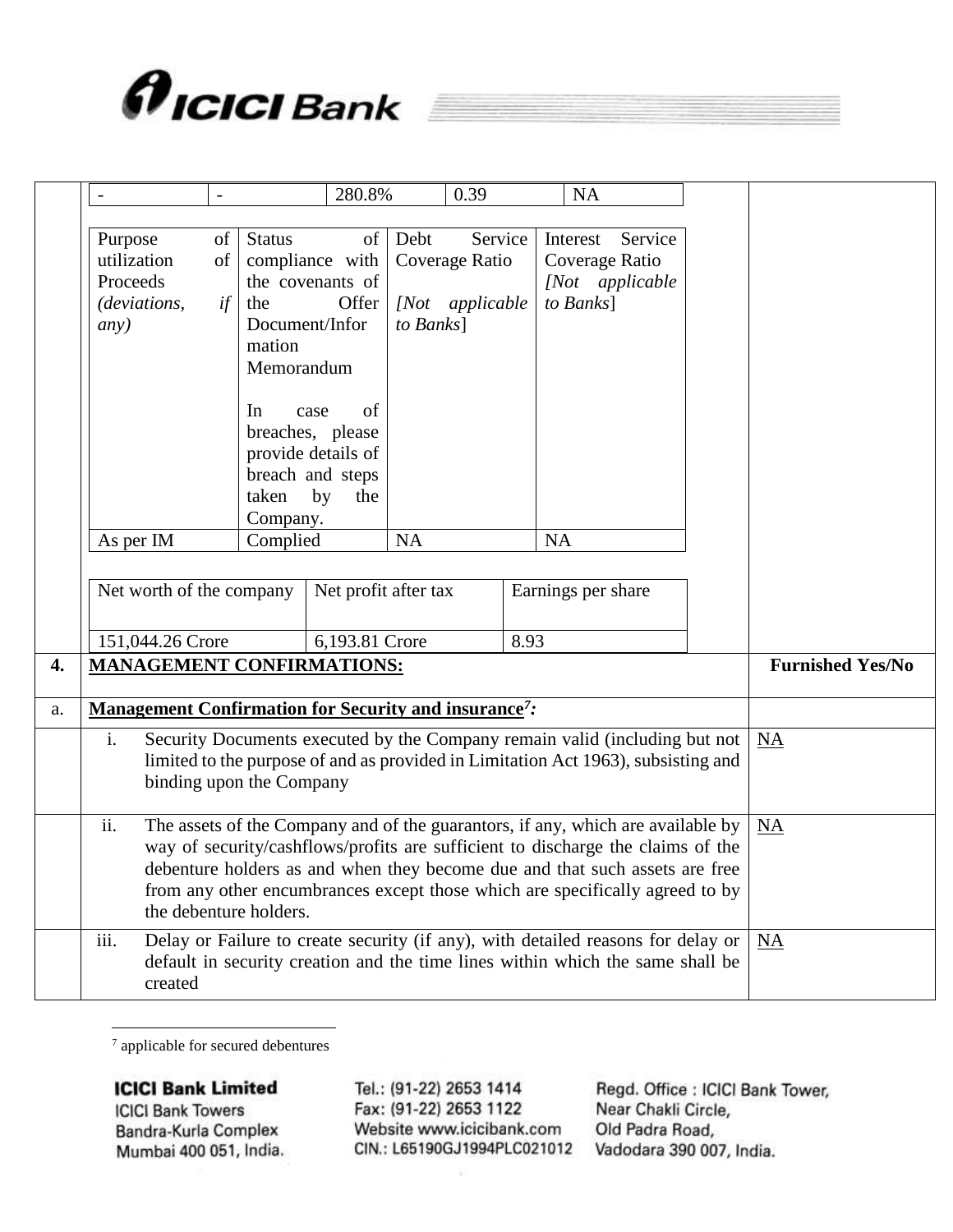

|               | iv.                  |                                                                        | insurance policies have been paid.                                                                                                                                                                                                               |                                                        | All the Insurance policies of the Secured Assets of the captioned debentures<br>obtained are valid, enforceable and cover the risks as required under the<br>Information Memorandum/ Debenture Trust Deed, and are endorsed in favour<br>of Debenture Trustee as 'Loss Payee'. The premium in respect of the following |           | <b>NA</b>              |        |
|---------------|----------------------|------------------------------------------------------------------------|--------------------------------------------------------------------------------------------------------------------------------------------------------------------------------------------------------------------------------------------------|--------------------------------------------------------|------------------------------------------------------------------------------------------------------------------------------------------------------------------------------------------------------------------------------------------------------------------------------------------------------------------------|-----------|------------------------|--------|
|               |                      |                                                                        |                                                                                                                                                                                                                                                  |                                                        |                                                                                                                                                                                                                                                                                                                        |           |                        |        |
|               | <b>Issue</b><br>Size | Polic<br>y No.                                                         | Coverage<br>(Rs.)                                                                                                                                                                                                                                | Period & expiry<br>date                                | Status of<br>Endorsement                                                                                                                                                                                                                                                                                               |           |                        |        |
|               |                      |                                                                        |                                                                                                                                                                                                                                                  |                                                        |                                                                                                                                                                                                                                                                                                                        |           |                        |        |
|               |                      |                                                                        |                                                                                                                                                                                                                                                  |                                                        |                                                                                                                                                                                                                                                                                                                        |           |                        |        |
| $\mathbf b$ . |                      |                                                                        |                                                                                                                                                                                                                                                  | <b>Management Confirmation for statutory items:</b>    |                                                                                                                                                                                                                                                                                                                        |           |                        | Yes/No |
|               | $\mathbf{i}$ .       | or continuing or subsisting as on date. If no, please specify details. | The Company has complied with and is in compliance with the provisions of the<br>Companies Act 2013, the extant SEBI Regulations and the terms and conditions<br>of the captioned Debentures and there is no event of default which has occurred | Yes                                                    |                                                                                                                                                                                                                                                                                                                        |           |                        |        |
|               | ii.                  |                                                                        | Whether there is any breach of covenant / terms of the debenture issues in terms<br>of the Information Memorandum and DTD.                                                                                                                       |                                                        | $\overline{\text{No}}$                                                                                                                                                                                                                                                                                                 |           |                        |        |
|               |                      | documents.                                                             |                                                                                                                                                                                                                                                  |                                                        | If yes, please specify date of such breach occurred, the details of breach of<br>covenant and remedial action taken by the Company along with requisite                                                                                                                                                                |           |                        |        |
|               |                      |                                                                        | payment clause, etc.) and status thereof                                                                                                                                                                                                         |                                                        | Any additional covenants of the issue (including side letters, accelerated                                                                                                                                                                                                                                             |           |                        |        |
|               | iii.                 |                                                                        |                                                                                                                                                                                                                                                  | with copies of intimation made to the stock exchanges) | There is no major change in composition of its Board of Directors, which may<br>amount to change in control as defined in SEBI (Substantial Acquisition of<br>Shares and Takeovers) Regulations, 2011 (Changes if any to be disclosed along                                                                            |           | Yes                    |        |
|               | iv.                  |                                                                        |                                                                                                                                                                                                                                                  | reconstruction scheme proposed by the Company          | Any amalgamation, demerger, merger or corporate restructuring                                                                                                                                                                                                                                                          | <b>or</b> | $\overline{\text{No}}$ |        |
|               | V.                   |                                                                        |                                                                                                                                                                                                                                                  |                                                        | Change, if any, in the nature and conduct of the business by the Company                                                                                                                                                                                                                                               |           | No                     |        |
|               | vi.                  |                                                                        | Outstanding litigations, orders, directions, notices, of court/tribunal affecting, or<br>likely to materially affect the interests of the Debenture Holders or the assets,<br>mortgaged and charged under security creation documents, if any    |                                                        | $N_{0}$                                                                                                                                                                                                                                                                                                                |           |                        |        |
|               | vii.                 |                                                                        |                                                                                                                                                                                                                                                  | on which interest or redemption are payable, if any    | Proposals, if any placed before the board of directors for seeking alteration in<br>the form or nature or rights or privileges of the Debentures or in the due dates                                                                                                                                                   |           | No                     |        |
|               |                      |                                                                        |                                                                                                                                                                                                                                                  |                                                        |                                                                                                                                                                                                                                                                                                                        |           |                        |        |

**ICICI Bank Towers** Bandra-Kurla Complex Mumbai 400 051, India. Tel.: (91-22) 2653 1414 Fax: (91-22) 2653 1122 Website www.icicibank.com CIN.: L65190GJ1994PLC021012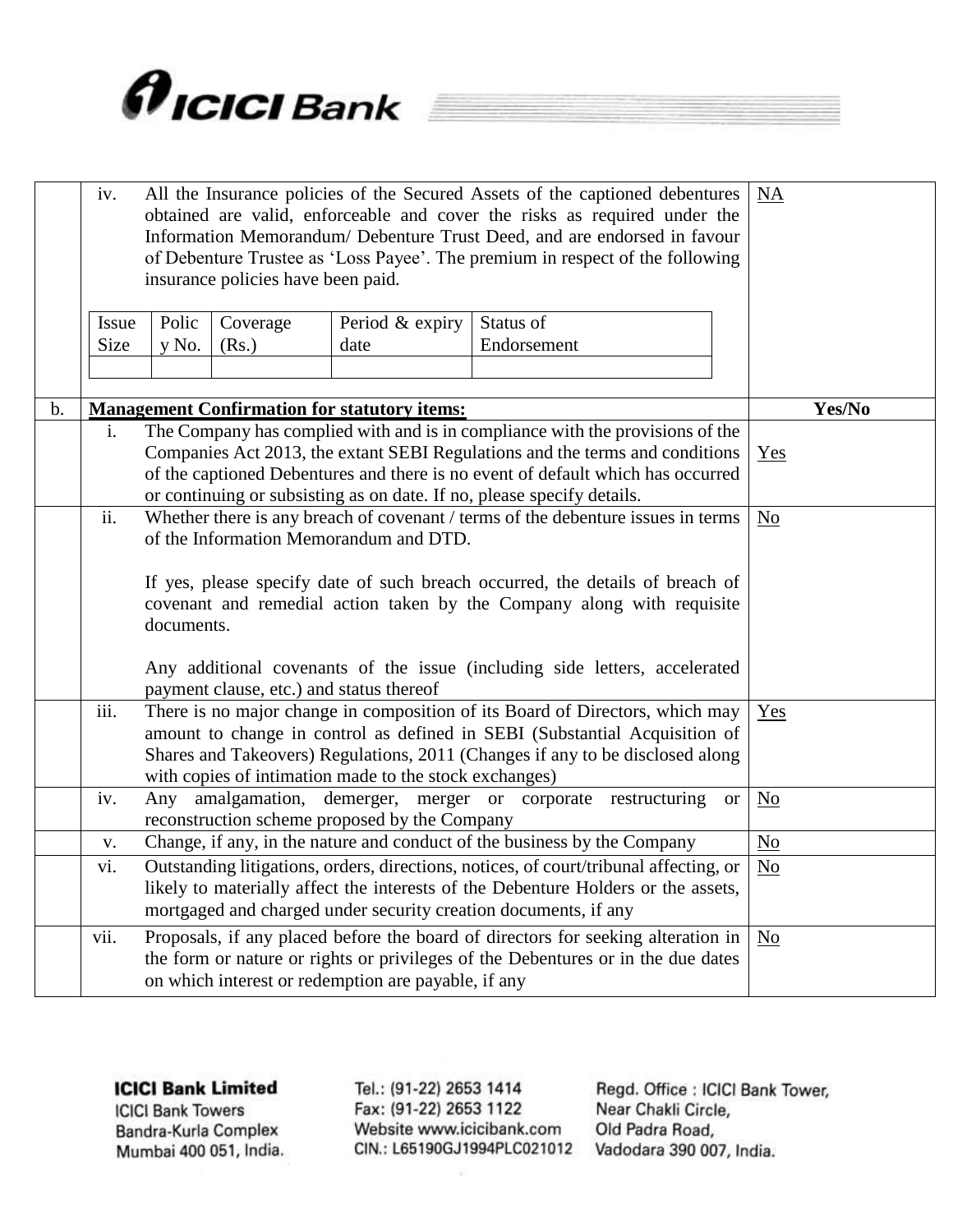

|                | viii. | Disclosures, if any made to the stock exchange in terms of Regulation 30 or<br>Regulation 51(2) of the SEBI (Listing Obligations and Disclosure<br>Requirements) Regulations, 2015 which may have a bearing on the Debentures<br>or on the payment of interest or redemption of the Debentures         | No                     |
|----------------|-------|--------------------------------------------------------------------------------------------------------------------------------------------------------------------------------------------------------------------------------------------------------------------------------------------------------|------------------------|
|                | ix.   | There are no events or information or happenings which may have a bearing on<br>the performance/operation of the Company, or there is no price sensitive<br>information or any action as per SEBI (LODR) Regulations, 2015 that may<br>affect the payment of interest or redemption of the Debentures. | Yes                    |
|                | X.    | Confirmation that the unclaimed/ unpaid amounts of monies due on debentures<br>and redemption of debentures are transferred to Investor Education and<br>Protection Fund.                                                                                                                              | Yes                    |
| $\mathbf{c}$ . |       | <b>Management Confirmation for other items:</b>                                                                                                                                                                                                                                                        | Yes/No                 |
|                | i.    | Details of any default committed by the Issuer with respect to borrowings<br>obtained from banks / financial institutions pertaining to:-<br>a. payment obligations; and / or<br>b. covenant compliance                                                                                                | NA                     |
|                | ii.   | Details of Reference to Insolvency or a petition (if any) filed by any creditor or<br>details of Corporate Debt Restructuring (if any);                                                                                                                                                                | NA                     |
|                | iii.  | Details of lenders/creditors joining or entering into Inter Creditor Agreement as<br>per RBI guidelines, including all such information/documents required to be<br>submitted by the Company to the RBI on an annual basis in respect of such<br>Financial Year, as applicable                         | <b>NA</b>              |
|                | iv.   | Details of fraud/defaults by promoter or key managerial personnel or by Issuer<br>Company or arrest of key managerial personnel or promoter;                                                                                                                                                           | NA                     |
|                | V.    | Details of one time settlement with any bank (if any);                                                                                                                                                                                                                                                 | $\overline{\text{NA}}$ |
|                | vi.   | Confirmation that a functional website containing, amongst others as per<br>Regulation 62 of SEBI (LODR) Regulations is maintained by the Company.                                                                                                                                                     | Yes                    |
|                | vii.  | Confirmation that the information/documents has been submitted to the<br>debenture holders as per Regulation 58 of SEBI LODR Regulations.                                                                                                                                                              | Yes                    |

**ICICI Bank Towers** Bandra-Kurla Complex Mumbai 400 051, India. Tel.: (91-22) 2653 1414 Fax: (91-22) 2653 1122 Website www.icicibank.com CIN.: L65190GJ1994PLC021012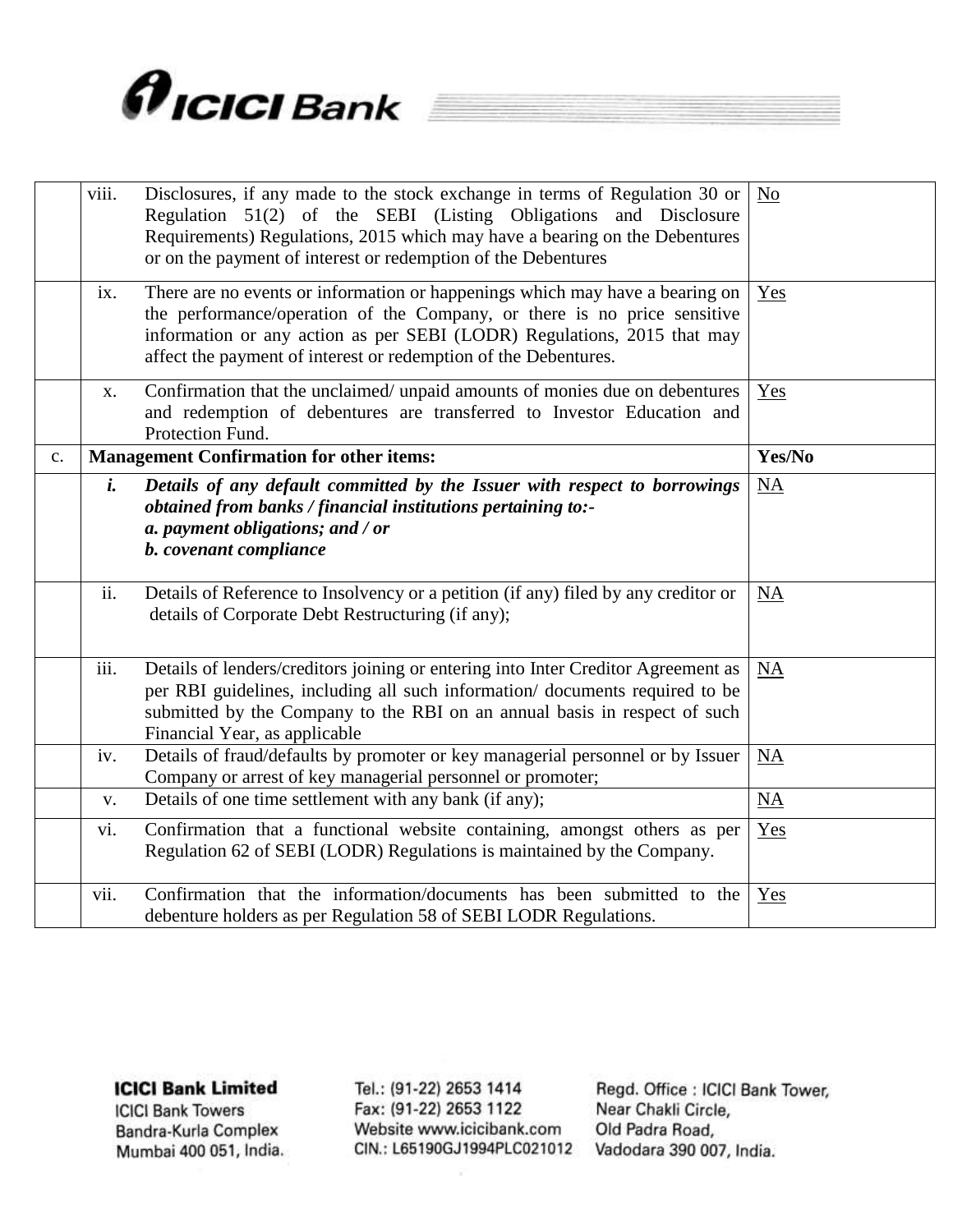

|                                                      | <b>Statement of Deviation or Variation</b> |          |                                |                   |                        |                                       |  |     |  |
|------------------------------------------------------|--------------------------------------------|----------|--------------------------------|-------------------|------------------------|---------------------------------------|--|-----|--|
| Name of listed entity                                |                                            |          | <b>ICICI Bank Limited</b>      |                   |                        |                                       |  |     |  |
| Mode of Fund Raising                                 |                                            |          |                                | Private Placement |                        |                                       |  |     |  |
| Type of instrument                                   |                                            |          |                                |                   |                        | Senior unsecured redeemable long term |  |     |  |
|                                                      |                                            |          |                                |                   |                        | bonds in the nature of Debentures     |  |     |  |
|                                                      |                                            |          |                                |                   |                        |                                       |  |     |  |
| Date of Raising Funds                                |                                            |          | $\mathbf{i}$                   |                   |                        | November 26, 2021 and                 |  |     |  |
|                                                      |                                            |          | December 17, 2021<br>$\rm ii)$ |                   |                        |                                       |  |     |  |
| <b>Amount Raised</b>                                 |                                            |          | $\mathbf{i}$                   |                   |                        | INR 3,595 crore and                   |  |     |  |
|                                                      |                                            |          | $\rm ii)$                      |                   | <b>INR 5,000 crore</b> |                                       |  |     |  |
| Report filed for half year ended                     |                                            |          |                                | December 31, 2021 |                        |                                       |  |     |  |
| Is there a Deviation / Variation in use of funds     |                                            |          | N <sub>o</sub>                 |                   |                        |                                       |  |     |  |
| raised?                                              |                                            |          |                                |                   |                        |                                       |  |     |  |
| Whether any approval is required to vary the         |                                            |          | N <sub>o</sub>                 |                   |                        |                                       |  |     |  |
| objects of the issue stated in the prospectus/ offer |                                            |          |                                |                   |                        |                                       |  |     |  |
| document?                                            |                                            |          |                                |                   |                        |                                       |  |     |  |
| If yes, details of the approval so required?         |                                            |          | <b>NA</b>                      |                   |                        |                                       |  |     |  |
| Date of approval                                     |                                            |          | <b>NA</b>                      |                   |                        |                                       |  |     |  |
| Explanation for the Deviation / Variation            |                                            |          | <b>NA</b>                      |                   |                        |                                       |  |     |  |
| Comments of the audit committee after review/        |                                            |          | <b>Nil</b>                     |                   |                        |                                       |  |     |  |
| board of directors (in case there is no audit        |                                            |          |                                |                   |                        |                                       |  |     |  |
| committee)                                           |                                            |          |                                |                   |                        |                                       |  |     |  |
| Comments of the auditors, if any                     |                                            |          | <b>NA</b>                      |                   |                        |                                       |  |     |  |
| Objects for which funds have been raised and where   |                                            |          | <b>NA</b>                      |                   |                        |                                       |  |     |  |
| there has been a deviation, in the following table:  |                                            |          |                                |                   |                        |                                       |  |     |  |
|                                                      |                                            |          |                                |                   |                        |                                       |  |     |  |
| Original Object                                      | Modifie                                    | Original |                                | Modified          | Funds                  | Amount of                             |  | Rem |  |

# **Appendix-A**

| Original Object | Modifie | Original  | Modified   | Funds   | Amount of    | Rem   |
|-----------------|---------|-----------|------------|---------|--------------|-------|
|                 | d       | Allocatio | allocation | Utilise | Deviation/V  | arks, |
|                 | Object, | n         |            | d       | ariation     | if    |
|                 | if any  |           | if any     |         | for the half | any   |
|                 |         |           |            |         | year         |       |
|                 |         |           |            |         | according to |       |
|                 |         |           |            |         | applicable   |       |
|                 |         |           |            |         | object       |       |
|                 |         |           |            |         | (INR Crores  |       |
|                 |         |           |            |         | and in $%$ ) |       |

#### **ICICI Bank Limited**

**ICICI Bank Towers** Bandra-Kurla Complex Mumbai 400 051, India. Tel.: (91-22) 2653 1414 Fax: (91-22) 2653 1122 Website www.icicibank.com CIN.: L65190GJ1994PLC021012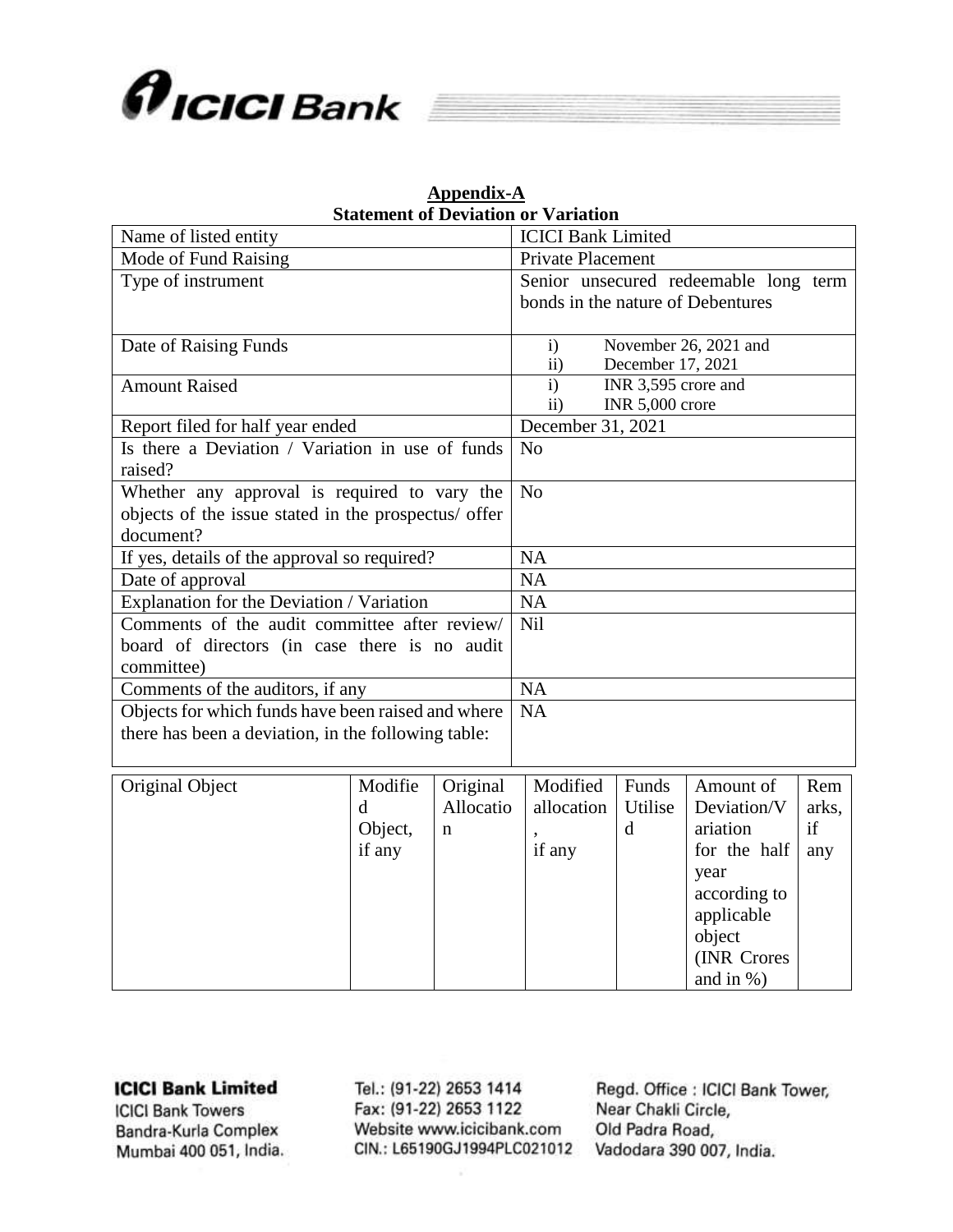

| Enhancing<br>long<br>term<br>funding<br>for<br>resources<br>infrastructure and affordable<br>housing projects in line with<br>RBI circular dated July 15,<br>2014 as amended from time<br>to time | Not<br>Applica<br>ble  | ₹ 3,595<br>crores | Not<br>Applicabl<br>e | ₹<br>3,595<br>crores | Nil |  |
|---------------------------------------------------------------------------------------------------------------------------------------------------------------------------------------------------|------------------------|-------------------|-----------------------|----------------------|-----|--|
| Enhancing<br>long<br>term<br>funding<br>for<br>resources<br>infrastructure and affordable<br>housing projects in line with<br>RBI circular dated July 15,<br>2014 as amended from time<br>to time | Not<br>Applica<br>ble. | ₹ 5,000<br>crores | Not<br>Applicabl<br>e | ₹<br>5,000<br>crores | Nil |  |

Deviation could mean:

(a) Deviation in the objects or purposes for which the funds have been raised

(b) Deviation in the amount of funds actually utilized as against what was originally disclosed.

#### **For ICICI Bank Ltd**

DINESH KARAMSHI CHHEDA

**Dinesh Chheda Asst. General Manager** 

**ICICI Bank Limited** 

**ICICI Bank Towers** Bandra-Kurla Complex Mumbai 400 051, India.

Tel.: (91-22) 2653 1414 Fax: (91-22) 2653 1122 Website www.icicibank.com CIN.: L65190GJ1994PLC021012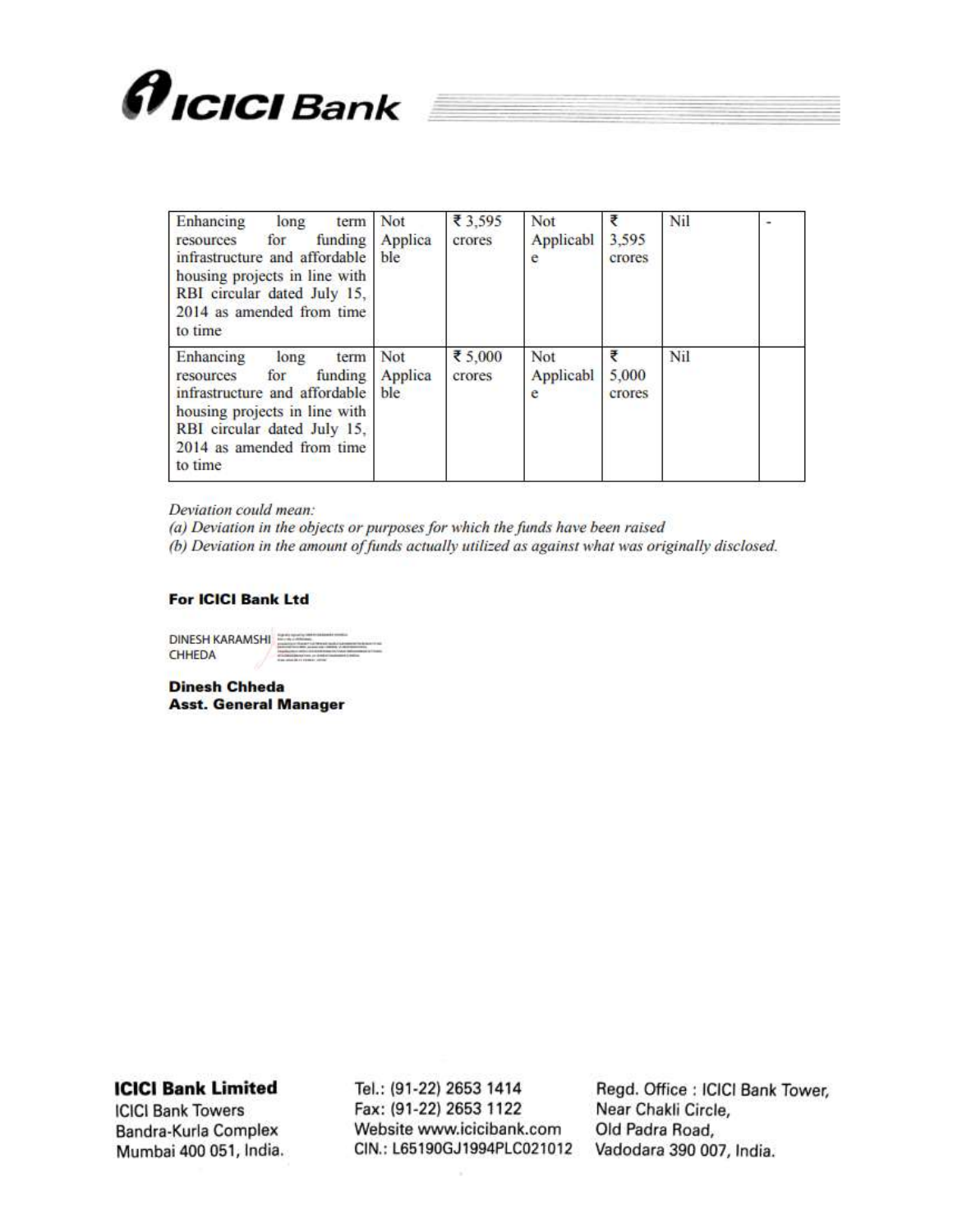

|                  |                      |                                                                                                | Annexure 2                                                                     |                                                                                |                     |                                                                         |
|------------------|----------------------|------------------------------------------------------------------------------------------------|--------------------------------------------------------------------------------|--------------------------------------------------------------------------------|---------------------|-------------------------------------------------------------------------|
|                  |                      |                                                                                                | <b>ISSUE-WISE PARTICULARS</b>                                                  |                                                                                |                     |                                                                         |
| <b>ISIN</b>      | <b>Issue</b><br>size | Nos. of<br><b>Complaints</b><br><b>Grievances</b><br>pending for<br>the<br>previous<br>quarter | Nos. of<br><b>Complaints/Grievance</b><br>s Received during<br>current quarter | Nos. of<br><b>Complaints/Grievance</b><br>s pending for the<br>current quarter | <b>Resolve</b><br>d | Reason (if<br>pending<br>beyond<br>30days of<br>receipt of<br>grievance |
| INE090A08TN1     | 700.000              | N.A                                                                                            | N.A.                                                                           | N.A.                                                                           | N.A.                | N.A.                                                                    |
| INE090A08TS0     | 2261.00<br>0         | N.A                                                                                            | N.A.                                                                           | N.A.                                                                           | N.A.                | N.A.                                                                    |
| INE090A08QO<br>5 | 1479.00<br>0         | N.A                                                                                            | N.A.                                                                           | N.A.                                                                           | N.A.                | N.A.                                                                    |
| INE090A08TO9     | 3889.00<br>0         | N.A                                                                                            | N.A.                                                                           | N.A.                                                                           | N.A.                | N.A.                                                                    |
| INE090A08TU6     | 4000.00<br>0         | N.A                                                                                            | N.A.                                                                           | N.A.                                                                           | N.A.                | N.A.                                                                    |
| INE090A08TW<br>2 | 3425.00<br>0         | N.A                                                                                            | N.A.                                                                           | N.A.                                                                           | N.A.                | N.A.                                                                    |
| INE090A08TX0     | 400.000              | N.A                                                                                            | N.A.                                                                           | N.A.                                                                           | N.A.                | N.A.                                                                    |
| INE090A08TY8     | 1747.00<br>0         | N.A                                                                                            | N.A.                                                                           | N.A.                                                                           | N.A.                | N.A.                                                                    |
| INE090A08TZ5     | 1080.00<br>0         | N.A                                                                                            | N.A.                                                                           | N.A.                                                                           | N.A.                | N.A.                                                                    |
| INE090A08UA6     | 475.000              | N.A                                                                                            | N.A.                                                                           | N.A.                                                                           | N.A.                | N.A.                                                                    |

**ICICI Bank Towers** Bandra-Kurla Complex Mumbai 400 051, India. Tel.: (91-22) 2653 1414 Fax: (91-22) 2653 1122 Website www.icicibank.com CIN.: L65190GJ1994PLC021012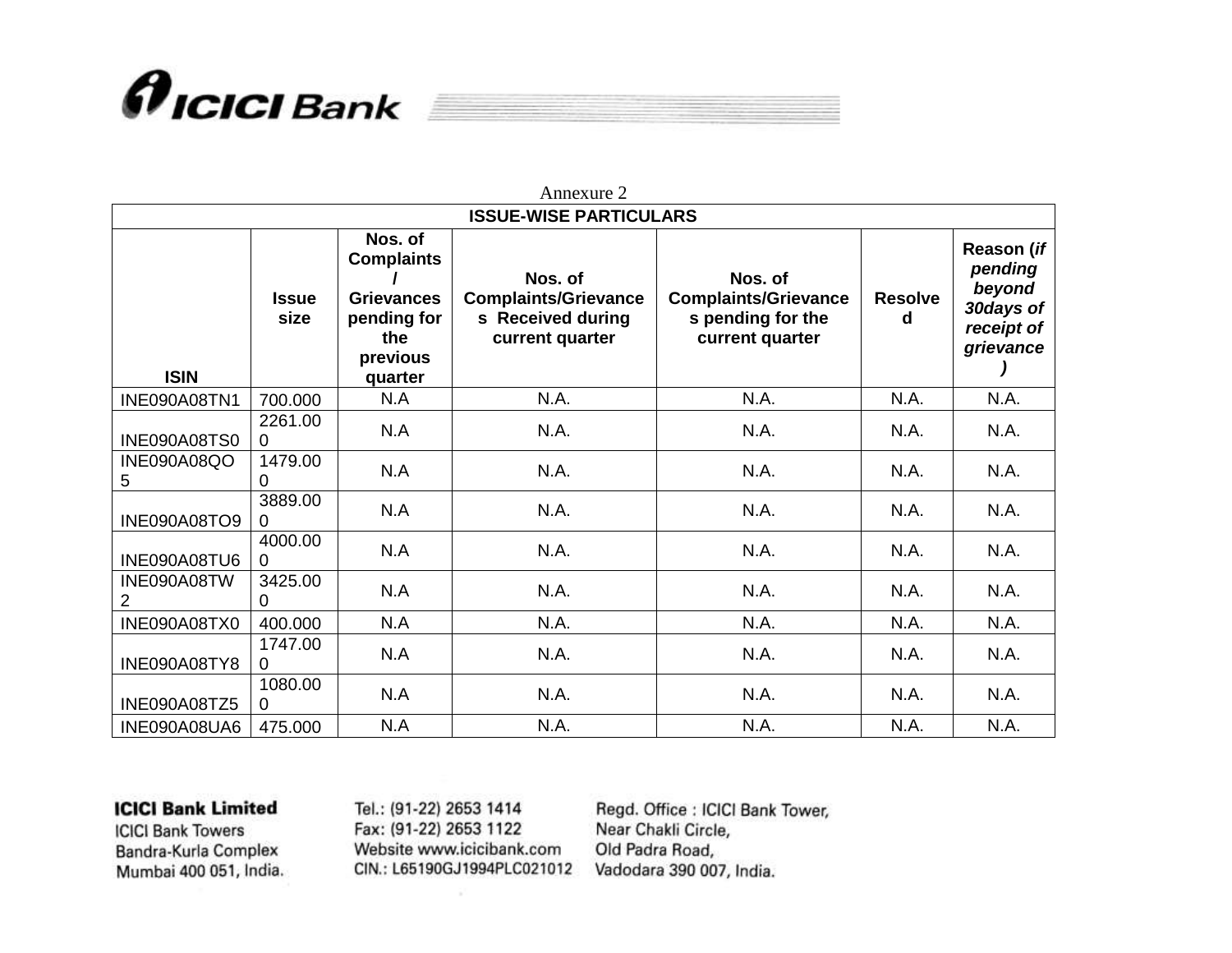

| INE090A08UB4        | 4000.00<br>0        | N.A | N.A. | N.A. | N.A. | N.A. |
|---------------------|---------------------|-----|------|------|------|------|
| <b>INE090A08UC2</b> | 1140.00<br>0        | N.A | N.A. | N.A. | N.A. | N.A. |
| INE090A08UD0        | 945.000             | N.A | N.A. | N.A. | N.A. | N.A. |
| INE090A08UE8        | 2827.40<br>$\Omega$ | N.A | N.A. | N.A. | N.A. | N.A. |
| <b>INE090A08UF5</b> | 3595.00<br>0        | N.A | N.A. | N.A. | N.A. | N.A. |
| INE090A08UG<br>3    | 5000.00<br>0        | N.A | N.A. | N.A. | N.A. | N.A. |
|                     |                     |     |      |      |      |      |
| INE005A11846        | 1.991               | N.A | N.A. | N.A. | N.A. | N.A. |
| INE005A11911        | 6.680               | N.A | N.A. | N.A. | N.A. | N.A. |
| INE005A11960        | 2.161               | N.A | 1    | N.A. | 1    | N.A. |
| <b>INE005A11AC6</b> | 1.419               | N.A | N.A. | N.A. | N.A. | N.A. |
| <b>INE005A11AI3</b> | 1.807               | N.A | N.A. | N.A. | N.A. | N.A. |
| <b>INE005A11AO1</b> | 1.825               | N.A | N.A. | N.A. | N.A. | N.A. |
| <b>INE005A11AU8</b> | 1.859               | N.A | N.A. | N.A. | N.A. | N.A. |
| <b>INE005A11BA8</b> | 3.063               | N.A | N.A. | N.A. | N.A. | N.A. |
| <b>INE005A11BF7</b> | 3.536               | N.A | N.A. | N.A. | N.A. | N.A. |
| <b>INE005A11BK7</b> | 1.581               | N.A | N.A. | N.A. | N.A. | N.A. |

**ICICI Bank Towers** Bandra-Kurla Complex Mumbai 400 051, India. Tel.: (91-22) 2653 1414 Fax: (91-22) 2653 1122 Website www.icicibank.com CIN.: L65190GJ1994PLC021012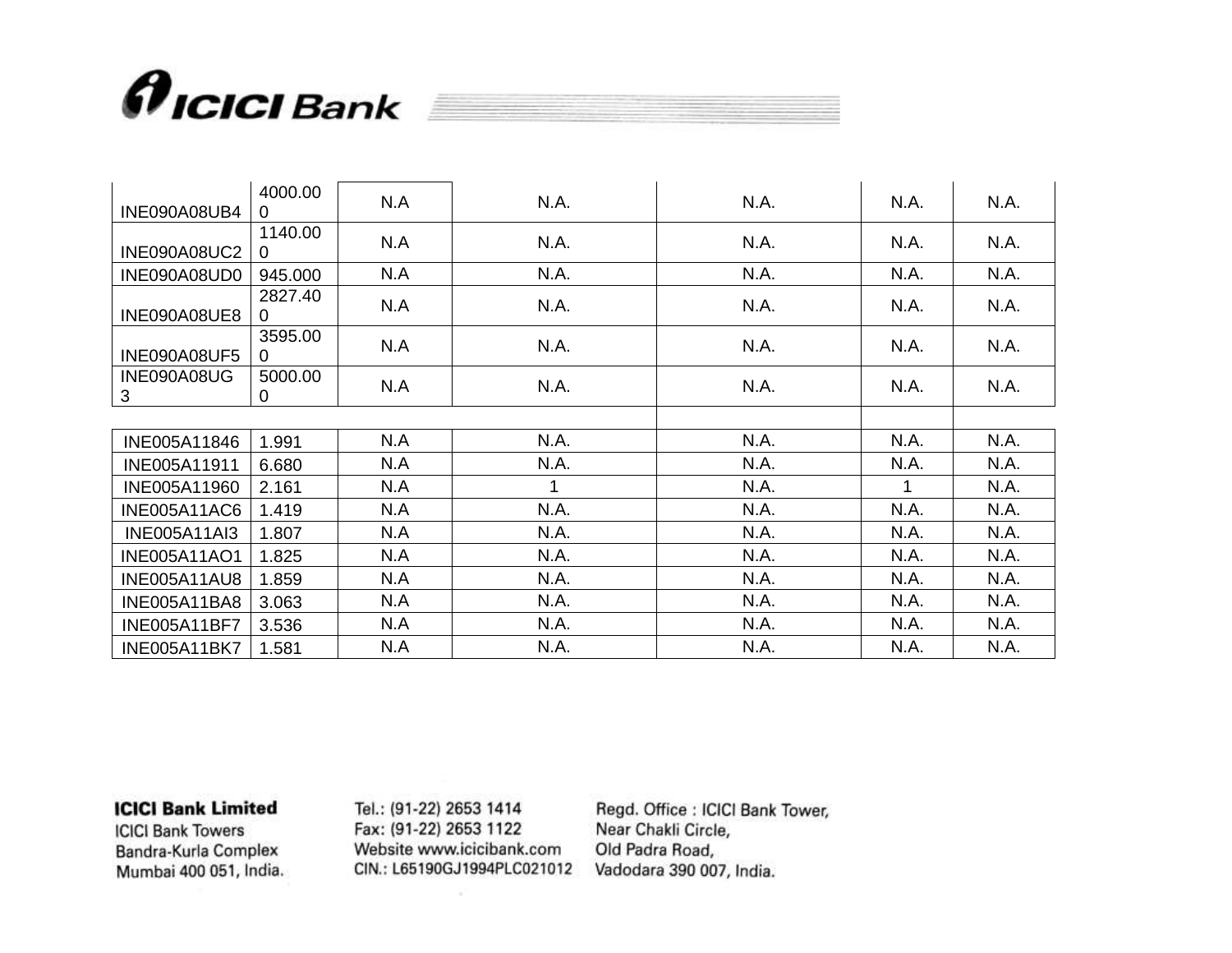

| Annexure 3                            |                     |                      |                                                                             |                                                                         |                                                                   |  |
|---------------------------------------|---------------------|----------------------|-----------------------------------------------------------------------------|-------------------------------------------------------------------------|-------------------------------------------------------------------|--|
| <b>Interest/Principal (ISIN wise)</b> |                     |                      |                                                                             |                                                                         |                                                                   |  |
| <b>ISIN No</b><br><b>Series</b>       |                     | <b>Issue</b><br>size | Due date of<br>redemption<br>and/or interest<br>(falling in the<br>quarter) | Paid/unpaid<br>(date of<br>payment, if paid,<br>reasons if not<br>paid) | Next due date<br>for the<br>payment of<br>Interest /<br>principal |  |
| DAU14LB                               | INE090A08TN1        | 700.000              | N.A.                                                                        | N.A.                                                                    | 6-Feb-22                                                          |  |
| DMA15LB                               | INE090A08TS0        | 2261.000             | N.A.                                                                        | N.A.                                                                    | 31-Mar-22                                                         |  |
| DSP10LT2                              | <b>INE090A08QO5</b> | 1479.000             | N.A.                                                                        | N.A.                                                                    | 29-Sep-22                                                         |  |
| DSP14LB                               | <b>INE090A08TO9</b> | 3889.000             | N.A.                                                                        | N.A.                                                                    | 4-Mar-22                                                          |  |
| DOT16LB                               | INE090A08TU6        | 4000.000             | 7-Oct-21                                                                    | 7-Oct-21                                                                | 7-Oct-22                                                          |  |
| DMR17AT                               | <b>INE090A08TW2</b> | 3425.000             | N.A.                                                                        | N.A.                                                                    | 17-Mar-22                                                         |  |
| DJU17L1                               | INE090A08TX0        | 400.000              | N.A.                                                                        | N.A.                                                                    | 27-Jun-22                                                         |  |
| DJU17L2                               | INE090A08TY8        | 1747.000             | N.A.                                                                        | N.A.                                                                    | 27-Jun-22                                                         |  |
| DSP17AT                               | INE090A08TZ5        | 1080.000             | N.A.                                                                        | N.A.                                                                    | 20-Sep-22                                                         |  |
| DOT17AT                               | INE090A08UA6        | 475.000              | 4-Oct-21                                                                    | 4-Oct-21                                                                | 4-Oct-22                                                          |  |
| DMR18AT                               | INE090A08UB4        | 4000.000             | N.A.                                                                        | N.A.                                                                    | 20-Jun-22                                                         |  |
| DDE18AT                               | <b>INE090A08UC2</b> | 1140.000             | 28-Dec-21                                                                   | 28-Dec-21                                                               | 28-Dec-22                                                         |  |
| DFE20T2                               | INE090A08UD0        | 945.000              | N.A.                                                                        | N.A.                                                                    | 17-Feb-22                                                         |  |
| DJU21LB                               | <b>INE090A08UE8</b> | 2827.400             | N.A.                                                                        | N.A.                                                                    | 15-Jun-22                                                         |  |
| DNV21LB                               | <b>INE090A08UF5</b> | 3595.000             | N.A.                                                                        | N.A.                                                                    | 26-Nov-22                                                         |  |
| DDE21LB                               | <b>INE090A08UG3</b> | 5000.000             | N.A.                                                                        | N.A.                                                                    | 17-Dec-22                                                         |  |

| $\cap$ $\cap$ $\cap$<br>, MARC'<br>$\sqrt{2}$<br>200<br>طف√<br>vJ | INE<br>1846<br>005A1 | .99 <sup>′</sup> | N.A.       | N.A.  | N<br>ง.៸¬.  |
|-------------------------------------------------------------------|----------------------|------------------|------------|-------|-------------|
| <b>CGBII</b><br><b>JUNE</b><br>(106)<br>200                       | INE<br>005A1<br>1011 | 6.680            | IV.7<br>¬. | IN.A. | N<br>1./ \. |

**ICICI Bank Towers** Bandra-Kurla Complex Mumbai 400 051, India. Tel.: (91-22) 2653 1414 Fax: (91-22) 2653 1122 Website www.icicibank.com CIN.: L65190GJ1994PLC021012